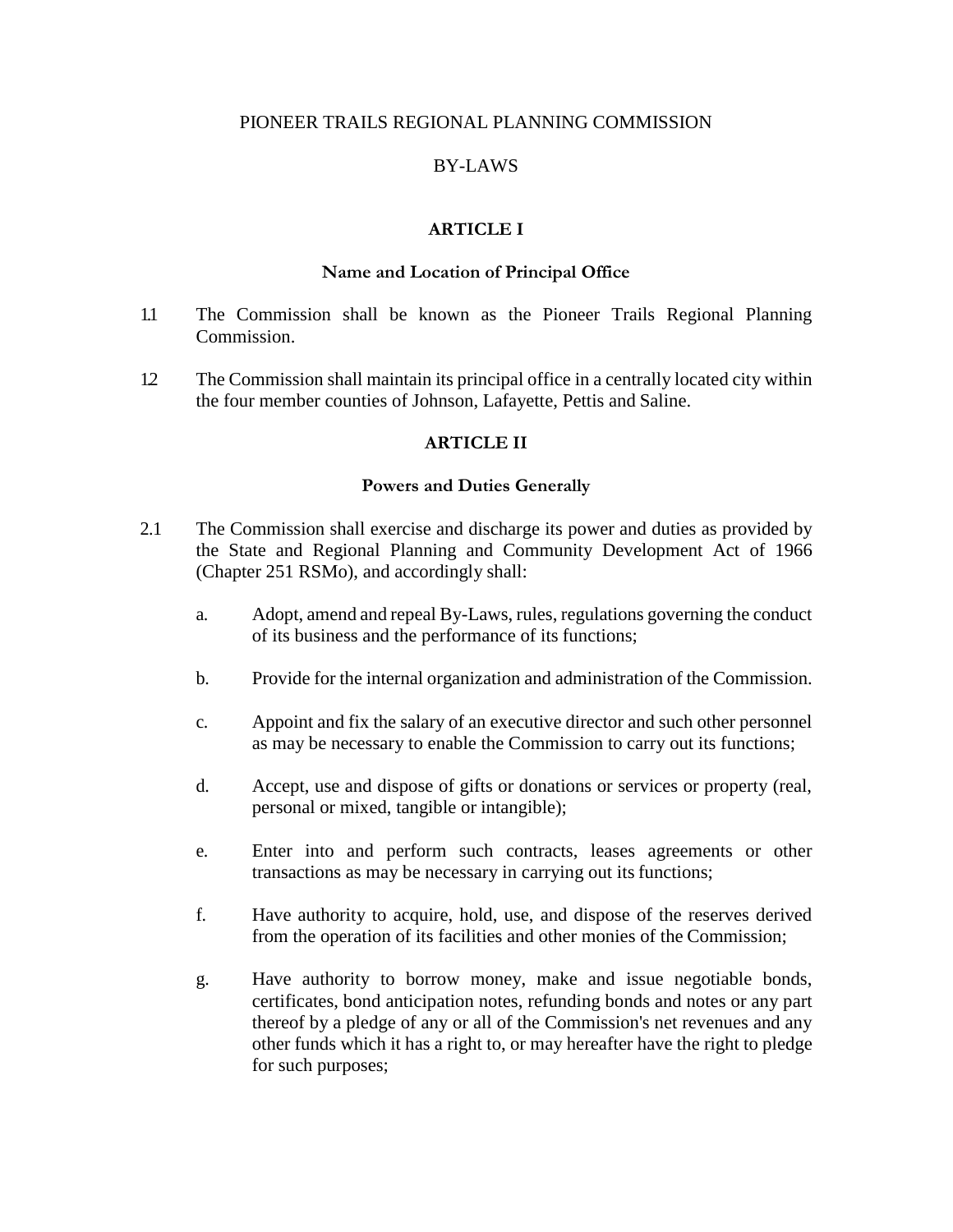- h. Take such other actions and incur such other expenses as may be necessary or appropriate to carry out its purposes under the Act and consistent therewith.
- 2.2 The Commission shall prepare and adopt a comprehensive plan for the region showing its recommendations for development of such items as main traffic arteries and bridges, airports, waterways, public transit, and areas for industrial, commercial, residential, agricultural or tourism development. Such plans shall be designed to serve as a guide to a coordinated and harmonious regional development that will promote the public welfare and economic prosperity of the region in an efficient and economic manner.
- 2.3 The Commission may provide, upon request, special planning services to local units of government and shall coordinate matters of local interest throughout the region.
- 2.4 The Commission may create such subsidiary organizations, to include both notfor-profit and for-profit corporations recognized by the State of Missouri, as may be deemed necessary by the Commission for the furtherance of its goals.
- 2.5 The activities of the Commission shall be managed and directed by a Board of Directors designated in compliance with these By Laws, and whose Members shall be full and voting members of the Commission.

# **ARTICLE III**

# **Organization of the Commission**

- 3.1 Membership in the Commission shall be open to all Chief Elected Officials of each political subdivision of or within the Member Counties, or to such designated representative as the Chief Elected Official may appoint in writing on the official letterhead of the political subdivision, provided that such appointments shall be for a minimum time period of one calendar year.
- 3.2 The Board of Directors of the Commission shall consist of twenty (20) individuals; with sixteen (16) Members appointed and four (4) Members elected.

Eight members shall be appointed by the Chief Elected Officials of dues- paying political sub-divisions, with one representative for each such political sub- division; Eight (8) members shall be appointed by the duly elected Presiding Commissioners of the Member Counties; and, Four (4) members shall be elected to represent political sub-divisions which are not assessed direct dues.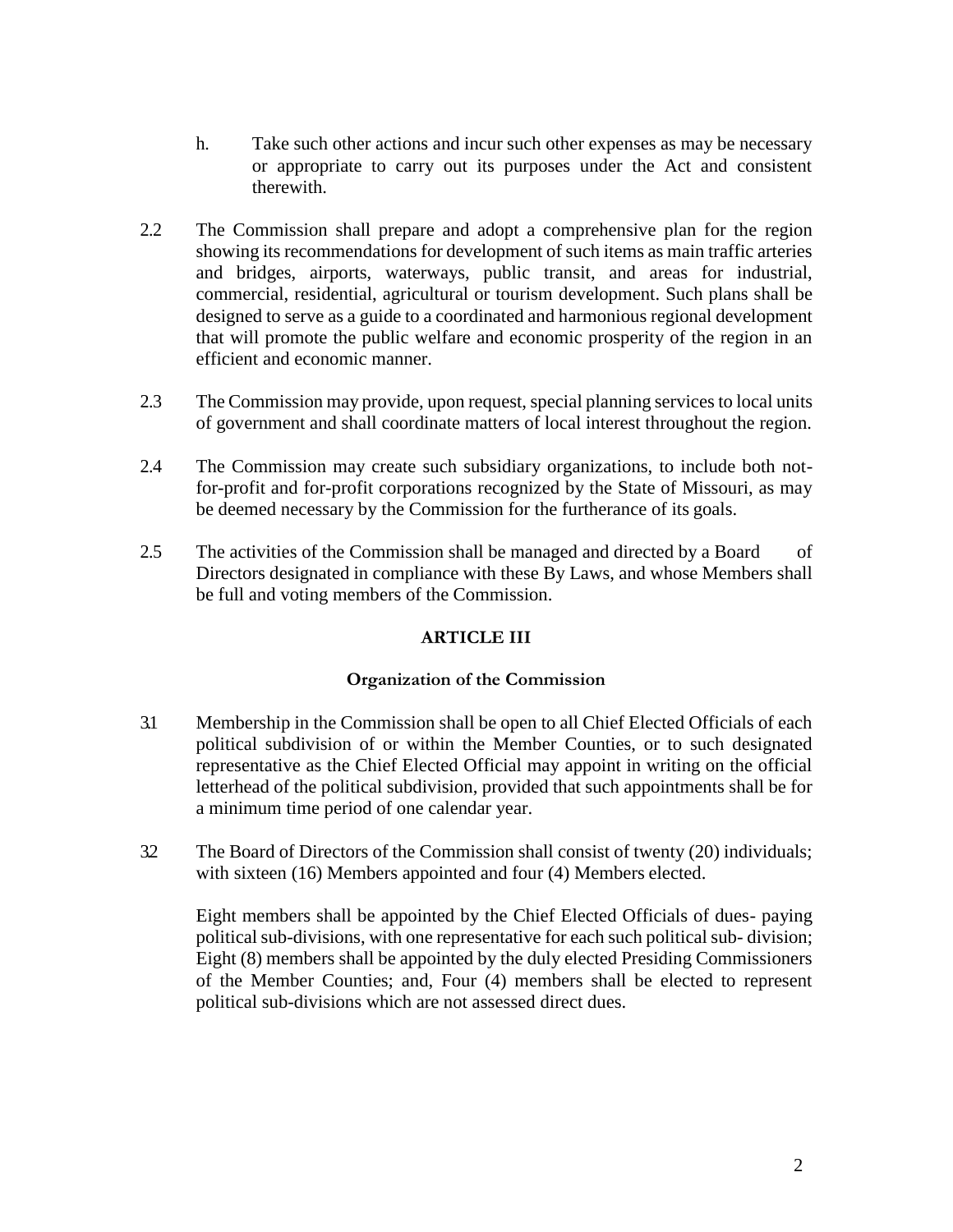Membership on the Board of Directors shall be subject to the following:

- a. Appointees representing Johnson County, Lafayette County, Pettis County and Saline County shall be duly elected County Commissioners, who shall serve for their term of office and whose appointment shall be provided in writing on the official letterhead of the County.
- b. Appointees representing the City of Marshall, City of Sedalia and City of Warrensburg shall serve for a period of Two (2) years and whose appointment shall be provided in writing on the official letterhead of the City. These representatives may be reappointed by the Chief Elected Official to successive terms.
- c. Appointees representing the City of Higginsville/City of Lexington/City of Odessa shall serve for a period of One (1) year, with appointment rotating alphabetically between the three municipalities, commencing upon adoption with the City of Higginsville, and whose appointment shall be provided in writing on the official letterhead of the City.
- d. One (1) Small City and Villages representative Member shall be elected for each County from among the political sub-divisions which are not assessed direct dues. Members shall be elected for a term of approximately one (1) year during a regular Board of Directors meeting, provided that notice of nomination for election to Cities and Villages representation has been received in writing on jurisdiction letterhead to PTRPC no less than least forty-five (45) days prior to the meeting. All qualifying jurisdictions for positions will be notified of the nomination as Small City and Villages representative for the respective county no less than twenty (20) days prior to the regular PTRPC Board of Directors meeting.

A Small City and Village representative may only be nominated by the chief elected official of a jurisdiction not assessed direct dues in the respective county. Representatives need not be an elected official but must reside in the assessed county of nomination. Positions serve one-year terms rotating from voting to 2nd alternate,  $2<sup>nd</sup>$  alternate to  $1<sup>st</sup>$  alternate and  $1<sup>st</sup>$  alternate to voting. The alternates, in successive order, will be responsible to vote in the absence of the Primary Voting Member. Terms will begin upon the date of the annual meeting for rotations. If a member is elected prior to the annual meeting, the term of service will remain in effect until the annual meeting, at which point voting members will rotate positions. If a voting member has been serving less than four months, that member will retain position of voting member until next scheduled annual meeting. Voting, and alternate positions will be filled in order of receipt of notice of intent to fill the position. If no alternates have been nominated for position rotation, the voting member may serve consecutive terms until eligible alternates have been nominated. Once nominations, and subsequent election have been made, the representative elect shall be placed in the alternate position until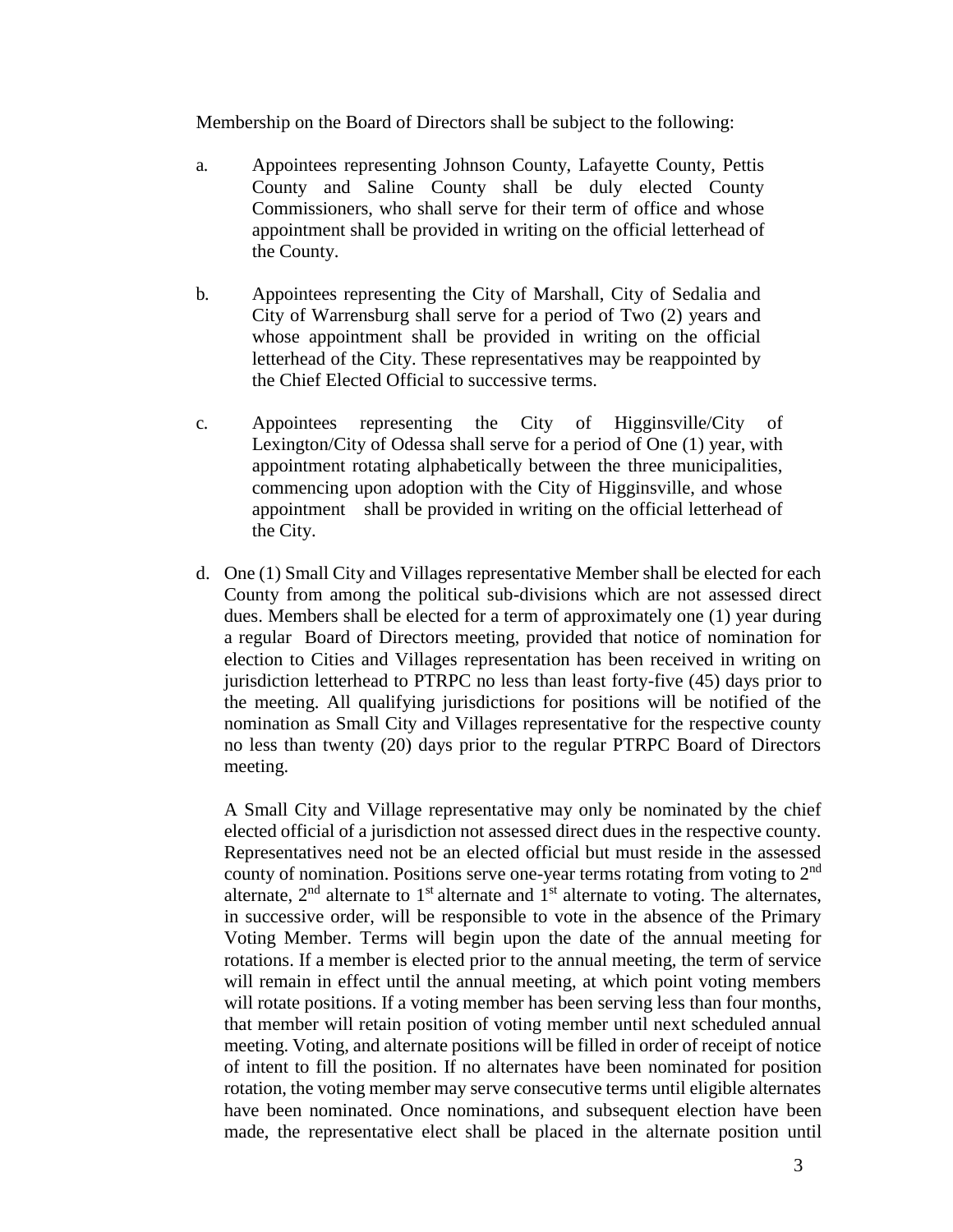scheduled rotation during the annual meeting. Eligibility and election will be considered for approval by the Board of Directors at the regular meeting following nominations.

- e. The duly elected Presiding Commissioners of Johnson County, Lafayette County, Pettis County and Saline County shall each appoint two (2) members to the Board, whose appointment shall be provided in writing on the official letterhead of the County, for a staggered term of two (2) years. Said members shall be residents of the County from which they are appointed and be nongovernment representatives on the Board either as a Private Sector Representative or Stakeholder Organization Representative:
	- 1. The Private Sector Representative shall be, with respect to any for- profit enterprise, any senior management official or executive holding a key decision-making position.
	- 2. The Stakeholder Organization Representative shall be a representative of any of the following subcategories: Chamber of Commerce Executive Director; Post Secondary Education; Workforce Development Groups; and, Labor Groups.
- f. All Board positions are predicated on payment in full of such dues, fees and levies as may from time to time be approved by the Board and the Commission. Jurisdictions not in compliance with this provision shall relinquish said Board position(s), with the resulting Board vacancy filled by majority approval of the Board for such time as the jurisdiction is not in compliance with this provision.
- g. An Alternate Member shall be appointed for each Regular Member of the Board. Such Alternate Member may represent the Regular Member at regular or special Board or Commission meetings when said Regular Member is absent, and in the event of resignation or termination of the Regular Member shall immediately be installed as the Regular Member.
- 3.3 The Director of the Missouri Office of Administration, or his/her designee, shall be an ex-officio, non-voting member of the Commission and the Board of Directors.
- 3.4 All Missouri Senators and Representatives serving all or any portion of the region shall be ex-officio, non-voting members of the Commission and the Board of Directors.
- 3.5 Upon being absent from three consecutive regular Board of Directors meetings, a Board Member may be subject to dismissal from the Board by a majority vote of the Board of Directors. Said vote of the Board shall only occur at a regular meeting following due notice to the Member under consideration. If a Member is dismissed or otherwise vacates their position, the position shall be filled as provided for in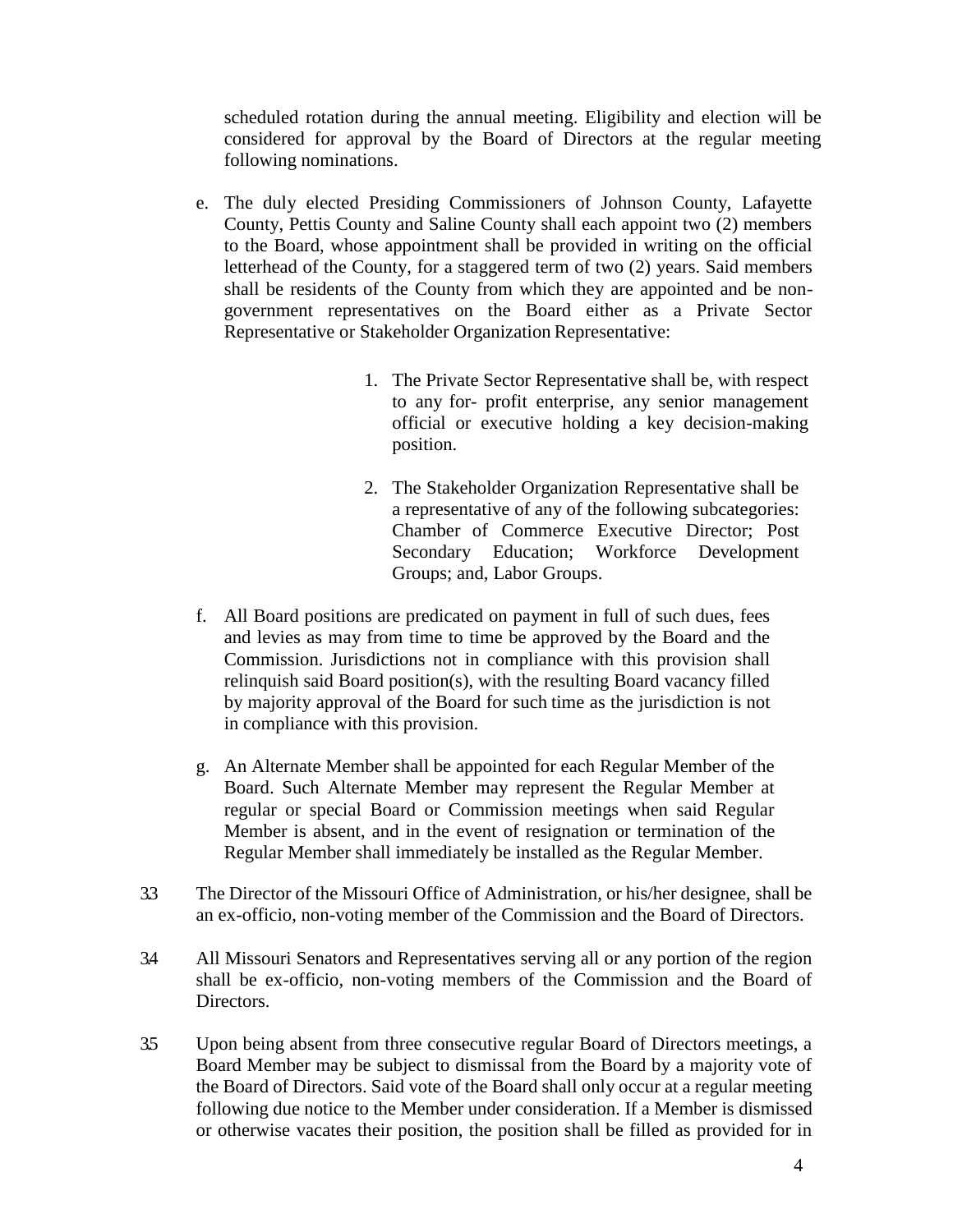Section 3.2 for the balance of the term.

## **ARTICLE IV**

## **Meetings**

- 4.1 All regular meetings and special meetings of the Commission and the Board of Director**s** shall be open to the public and shall comply with all applicable open meetings and records laws of the State of Missouri.
- 4.2 Regular meetings of the Board of Directors shall be held at the principal office of the Commission, or at such other places as agreed to by the Commission, at least once per quarter.
- 4.3 The Commission shall hold an Annual Meeting each year for election of Officers of the Board of Directors, and for the presentation of the Annual Report.
- 4.4 Special meetings of the Commission and/or the Board of Directors may be called by the Chairperson at such time and place and for such purpose as the Chairperson shall designate. The business of any special meeting shall be limited to the stated purpose of that meeting.
- 4.5 Written notice and agenda of regular and special meetings of the Commission and the Board of Directors shall be given to each member and to the Missouri Office of Administration and all ex-officio members, by the secretary, at least three (3) days prior to the date of the meeting. A notice shall be deemed to be duly given when mailed by ordinary mail, postage prepaid, or sent by telefax transmission, email, website posting to each member of the Commission at his/her last known address as appears on the records of the Commission.
- 4.6 Each member of the Commission shall have one vote on all matters voted on by the full Commission. Each Member of the Board of Directors shall have one vote on all matters voted on by the Board of Directors. The vote of Commission and/or Board Members shall be conclusive as to their authority to act.
- 4.7 A quorum shall be constituted to transact business when 51% of the board members appointed and elected in accordance with Article III are present at an officially called meeting with the exceptions of the Caucus of Cities and Villages and the Annual Meeting during the election of officers. For the Caucus of Cities and Villages and the Annual Meeting during election of officers, a quorum shall consist of those Members present and voting**.** Every decision of a majority of the members present, at any meeting at which there is a quorum, shall be valid as the binding act of the Commission. If a quorum is not present, at any meeting, the members present and entitled to vote shall have power successively to adjourn the meeting without further notice to a specified date not later than 30 days after such adjournment. At such rescheduled meeting, at which a quorum is present, any business may be transacted which might have been transacted at the meeting that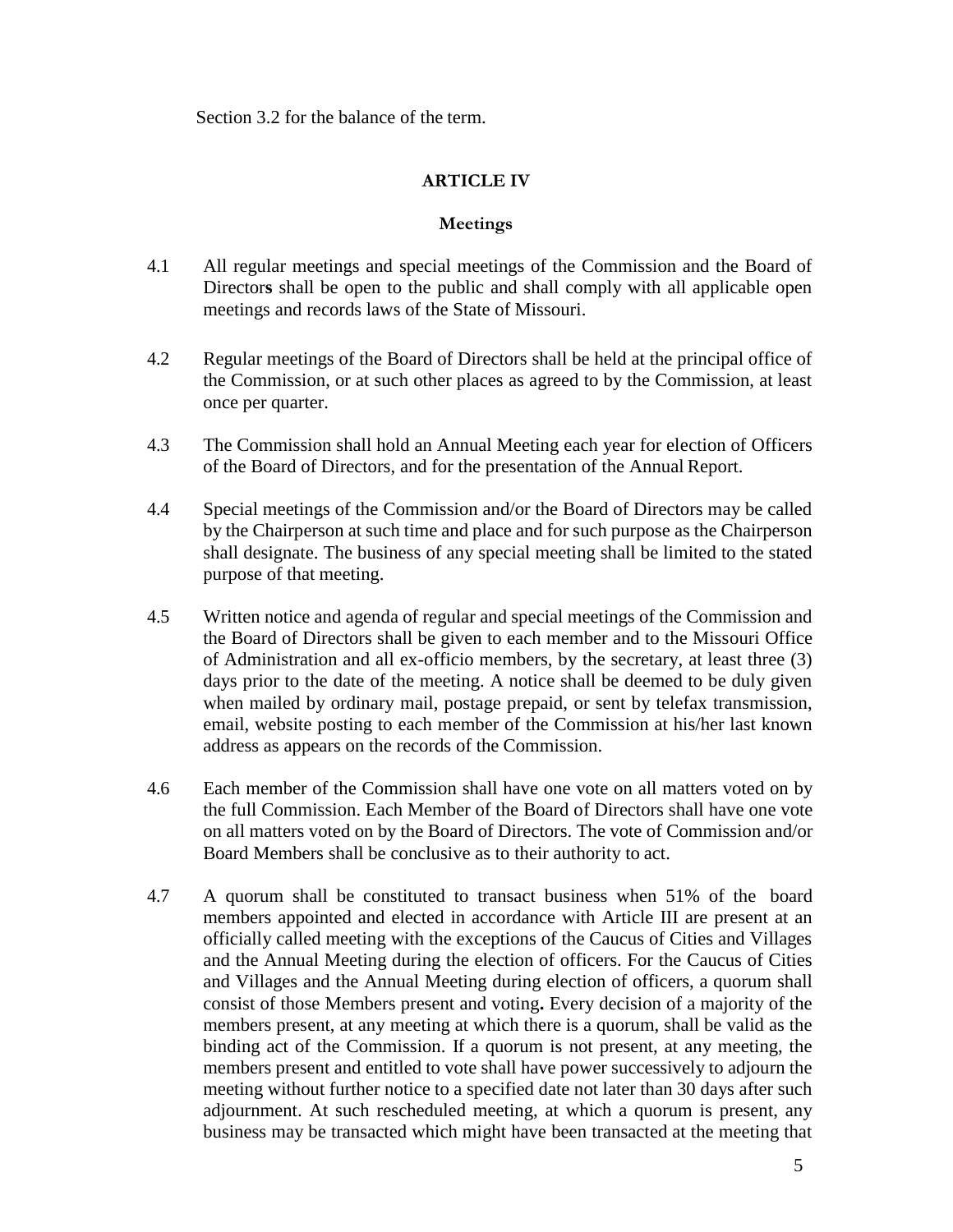was adjourned.

4.8 The minutes of each meeting shall be prepared and distributed to the Commission members promptly after each meeting. A copy of the adopted minutes of each meeting shall be sent to the Missouri Office of Administration and all ex-officio members for informational purposes. The minutes of each meeting, and any corrections thereof, duly adopted shall be signed by the secretary of the Board of Directors.

# **ARTICLE V**

### **Officers**

- 5.1 The officers of the Commission, to be chosen by the members, shall be a chairperson, vice-chairperson, and secretary-treasurer, and shall be voting members of the Commission.
- 5.2 In addition, there shall be an executive director of the Commission and such assistant secretaries and assistant treasurers as the Commission may from time to time determine who shall not be members of the Commission.
- 5.3 An officer elected by the members of the Commission may be removed at any time with cause by the affirmative vote of the majority of the members of the Commission. Any vacancy occurring in any office shall be filled for the un- expired term thereof by the members in the same manner as provide for elections.
- 5.4 The members of the Commission may appoint such agents and employees as shall be deemed necessary that shall hold their offices or employment for such times and shall exercise such powers and perform such duties as shall be determined from time to time by the Commission.
- 5.5 The chairperson shall preside at all meetings of the Commission and the Board of Directors. The chairperson shall execute all instruments for and on behalf of the Commission, under due authority as authorized by the Commission.
- 5.6 The vice-chairperson shall, in the absence or disability of the chairperson, perform the duties and exercise the powers of the chairperson.
- 5.7 The secretary shall cause to be recorded all the proceedings of the Commission in a book to be kept for that purpose. The secretary shall give notice al all meetings of the Commission for such notice as required. The secretary shall maintain custody of and provide safekeeping of all documents of the Commission.
- 5.8 The treasurer shall have custody of the funds of the Commission and shall keep full and accurate accounts of receipts and disbursements in books belonging to the Commission and shall deposit all monies in the name and to the credit of the Commission in such depositories as may be designated by the Commission. The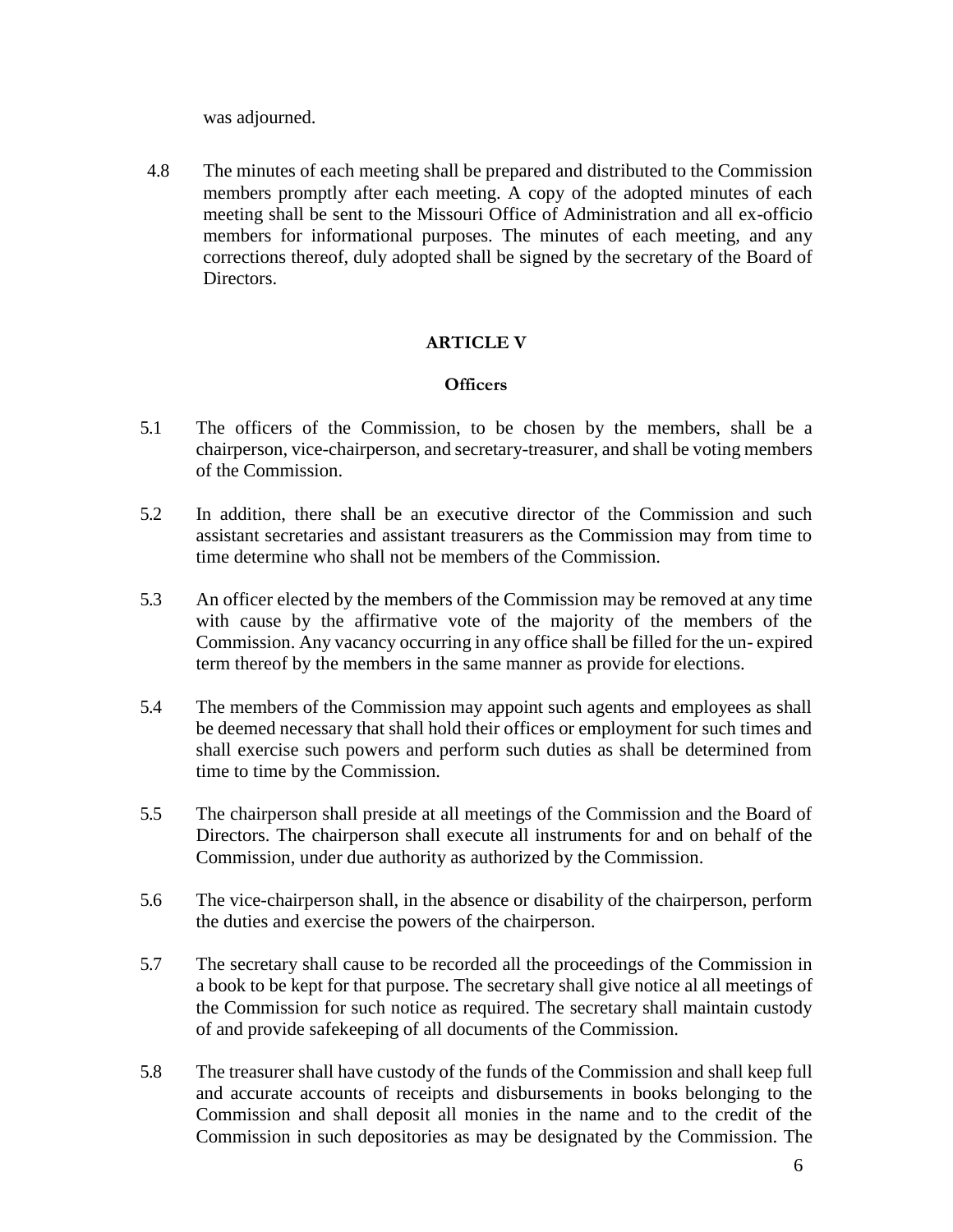treasurer shall disburse the funds of the Commission as ordered by the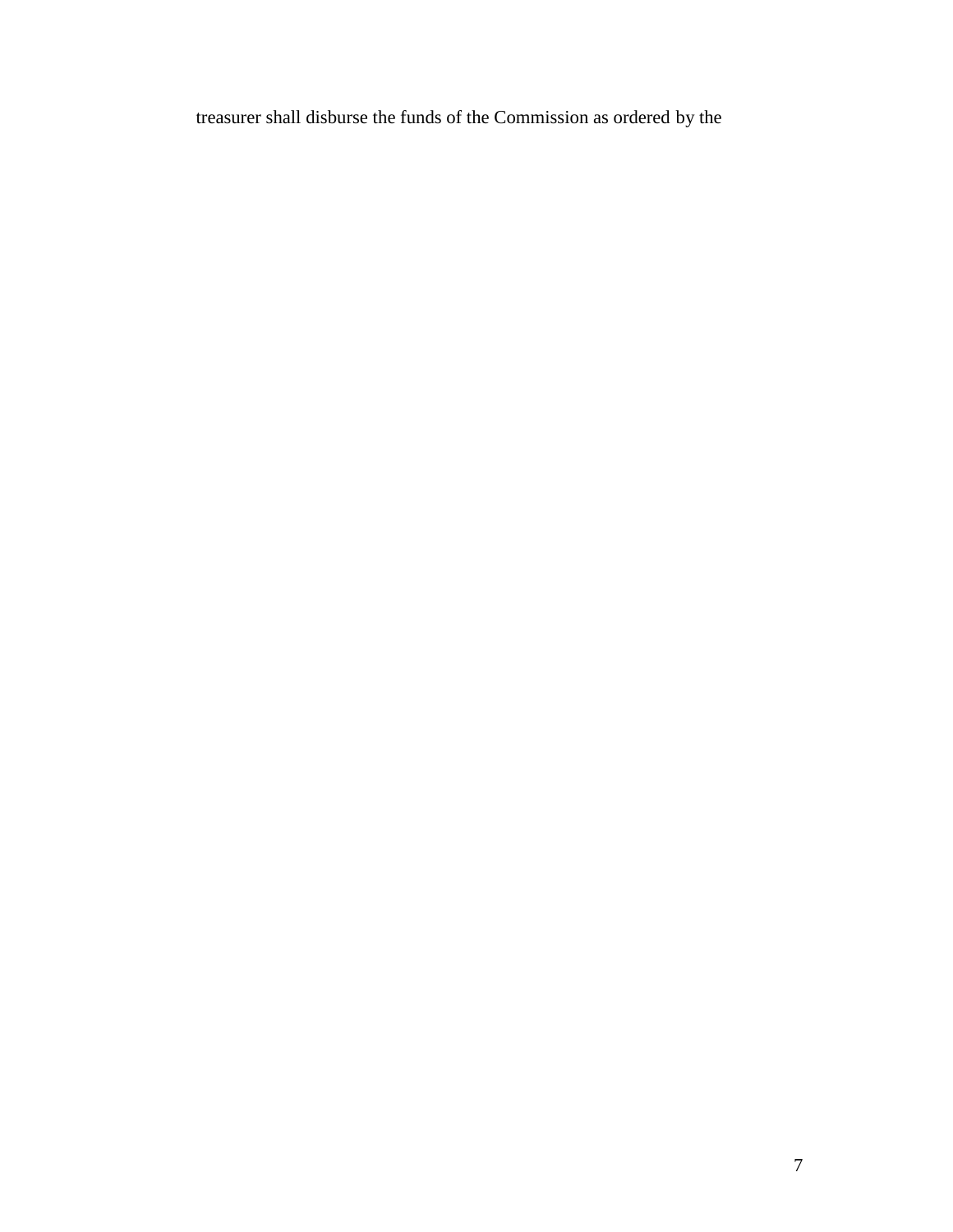Commission, upon the signature of two officers of the Commission, taking proper vouchers for such disbursements, and shall render to the members an account of such transactions and of the financial condition of the Commission as required by the Commission. The treasurer shall be bonded.

- 5.9 Any duty of the secretary-treasurer may be performed by an assistant secretary or assistant treasurer.
- 5.10 The Commission may, by proper resolution, grant either general or specific authority to the executive director to execute instruments for an on behalf of the Commission.
- 5.11 The officers shall perform such other duties as may, from time to time, be prescribed by the Commission.

## **ARTICLE VI**

### **Personnel**

- 6.1 The executive director shall be the chief administrative officer of the Commission and shall be in charge of and responsible for all professional planning work and of the administration of the functions and officers of the Commission, subject however, to the policies established by the Commission and to the general supervision of the Commission. The executive director shall, with advice and consent of the Commission, make appointments of staff personnel, prepare a recommended budget, prepare reports and publications, and direct the work of the staff. The executive director may testify before appropriate public bodies or committees thereof on such policies and recommendations as may be adopted and approved by the Commission and may consult and confer with appropriate public officials on behalf of the Commission in connection with the programs of the Commission.
- 6.2 The executive director shall from time to time recommend to the Commission the size of the staff required and the composition thereof necessary to perform the duties and functions of the Commission.
- 6.3 The executive director and staff shall be hired or appointed according to a duly accepted job description.
- 6.4 The executive director and staff shall be subject to such personnel policies as adopted by the Commission. These personnel policies shall be current in compliance with the various state and federal guidelines. Policies shall be reviewed periodically for currency.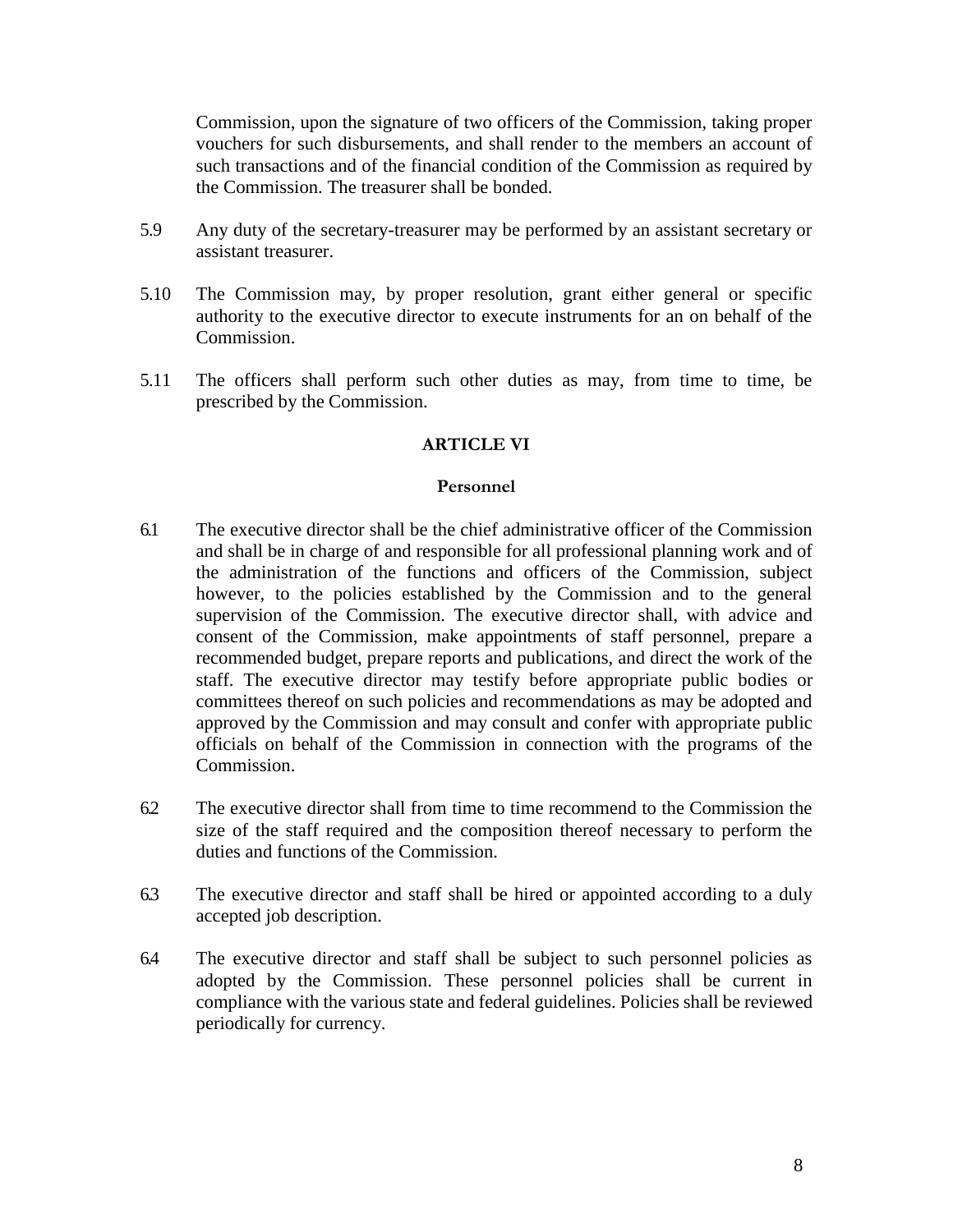## **ARTICLE VII**

#### **Committees**

- 7.1 There may be such committees as the chairperson, with the approval of the Commission, may from time to time designate, such as a transportation advisory committee, budget committee, personnel committee, equal opportunity employment commission, and others. The members of any said committee shall be appointed by the chairperson and shall have such authority and perform such duties as the members shall designate by resolution.
- 7.2 There shall be an Executive Committee of the Board of Directors of the Commission, consisting of the following positions: The four (4) appointees representing Johnson County, Lafayette County, Pettis County and Saline County; the three (3) appointees representing the City of Marshall, City of Sedalia and City of Warrensburg; and, the one (1) appointee representing the City of Higginsville/City of Lexington/City of Odessa. Notwithstanding the aforementioned requirements, the Executive Committee shall include the Chairperson, Vice-Chairperson and Secretary-Treasurer of the Board of Directors.

The Executive Committee shall be empowered to make such decisions and take such actions of an immediate and emergency nature as the functions of the Commission may require. Notwithstanding the aforementioned authority, the Executive Committee shall also be empowered to provide advice to the Executive Director regarding the appointment of staff personnel, budget preparation and financial management. All such decisions shall be reported in writing at the next meeting of the Board of Directors or the Commission.

### **ARTICLE VIII**

### **Fiscal Year**

8.1 The fiscal year of the Commission shall be from July 1 to June 30, inclusive.

### **ARTICLE IX**

### **Budget**

9.1 Annually and at least 30 days prior to the end of the Commission fiscal year, the executive director shall prepare a work program setting forth the proposed activities and work of the Commission for the ensuing fiscal year and the budget and staff requirements for such programs which shall be used as the operating guide of the Commission for that particular period. The work program shall be submitted to the Commission for adoption.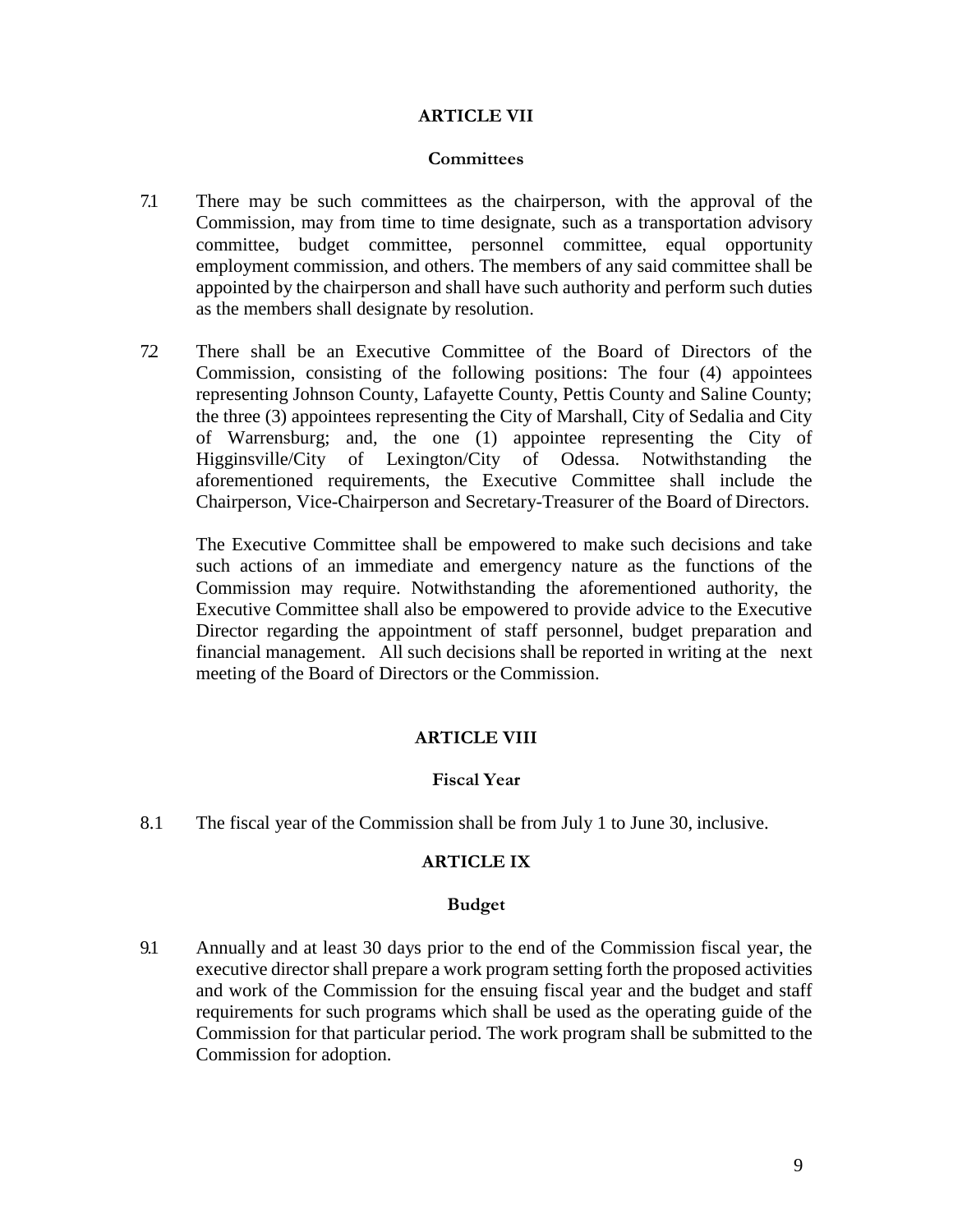- 9.2 A budget to underwrite the aforesaid work program shall be prepared by the executive director and submitted to the Commission for review and approval prior to May 15 of each year. The budget shall show the proportionate share of each local government unit participating in the Commission based on current official population count from the United States Bureau of the Census. The budget shall be submitted to the Commission for adoption or amendment and adoption, in sufficient time to present to the units of local government within the planning region for review 30 days prior to the end of the Commission's fiscal year.
- 9.3 The Commission shall review proposals for budget changes, amendments and transfers of funds between accounts that may be made throughout the year.
- 9.4 There shall be made a fiscal policy adopted by the Commission that will denote the fiscal policies of the Commission.

# **ARTICLE X**

### **Annual Report**

- 10.1 Prior to the Annual Meeting each year, the executive director shall prepare an annual report, setting forth the activities and work of the Commission for the previous fiscal year. The annual report shall be submitted to the Commission for adoption.
- 10.2 Upon adoption, the annual report shall be submitted to the local governments within the region, the Missouri Office of Administration and all ex-officio members.
- 10.3 There shall be a notation in the report relating to the EOE program that shall serve as the annual report.
- 10.4 The fiscal records of the Commission shall be audited annually by a certified public accountant, excepting those instances where a state or federal agency specifies a different period.

## **ARTICLE XI**

## **Bidding and Purchasing**

11.1 The Commission shall adopt policies regarding the bidding and purchasing of services, supplies, equipment, office facilities and other effects essential to the day-to-day operations of the Commission.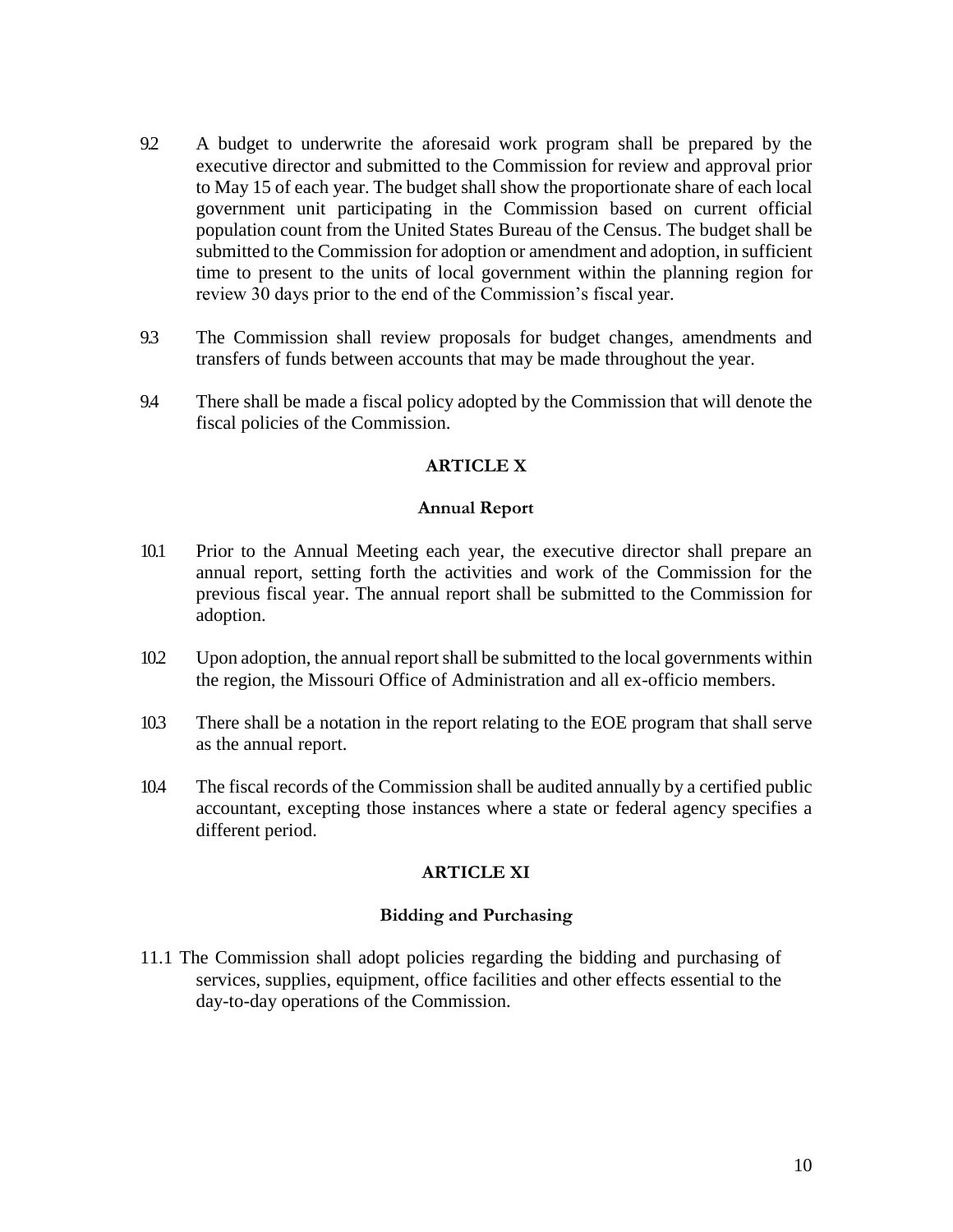### **ARTICLE XII**

#### **Program Boards**

- 12.1 There may be such boards and councils organized within the region to serve as advisory bodies over federal, state and local programs administered by the staff. These boards or councils shall advise and direct the executive director or assigned program staff in such areas pertaining to that particular program.
- 12.2 Generally, unless otherwise prohibited, such arrangements shall be entered into by contracts signed the chairperson, under due authority of the Commission.

### **ARTICLE XIII**

#### **General**

- 13.1 None of the members of the Commission shall be personally liable under, upon or in connection with any agreements or undertakings entered into by the Commission, or in connection with any other obligations or liabilities of the Commission.
- 13.2 Any governmental unit in the Commission may withdraw from the Commission in 60 days with notice to the Commission 60 days prior to the end of the fiscal year.

### **ARTICLE XIV**

#### **Amendments**

14.1 The By-Laws of the Commission may be amended by the majority of the members present at any regular meeting of the Commission, or at any special meeting thereof at which a quorum is present, provided that the notice of such regular or special meetings shall include a reference to the proposed amendment. Any proposed amendment shall be presented at a regular meeting of the Commission, then distributed in its entirety with the meeting notice and agenda for the regular or special meeting at least 20 days prior to said meeting where deliberations on such proposed amendment may occur by the Commission.